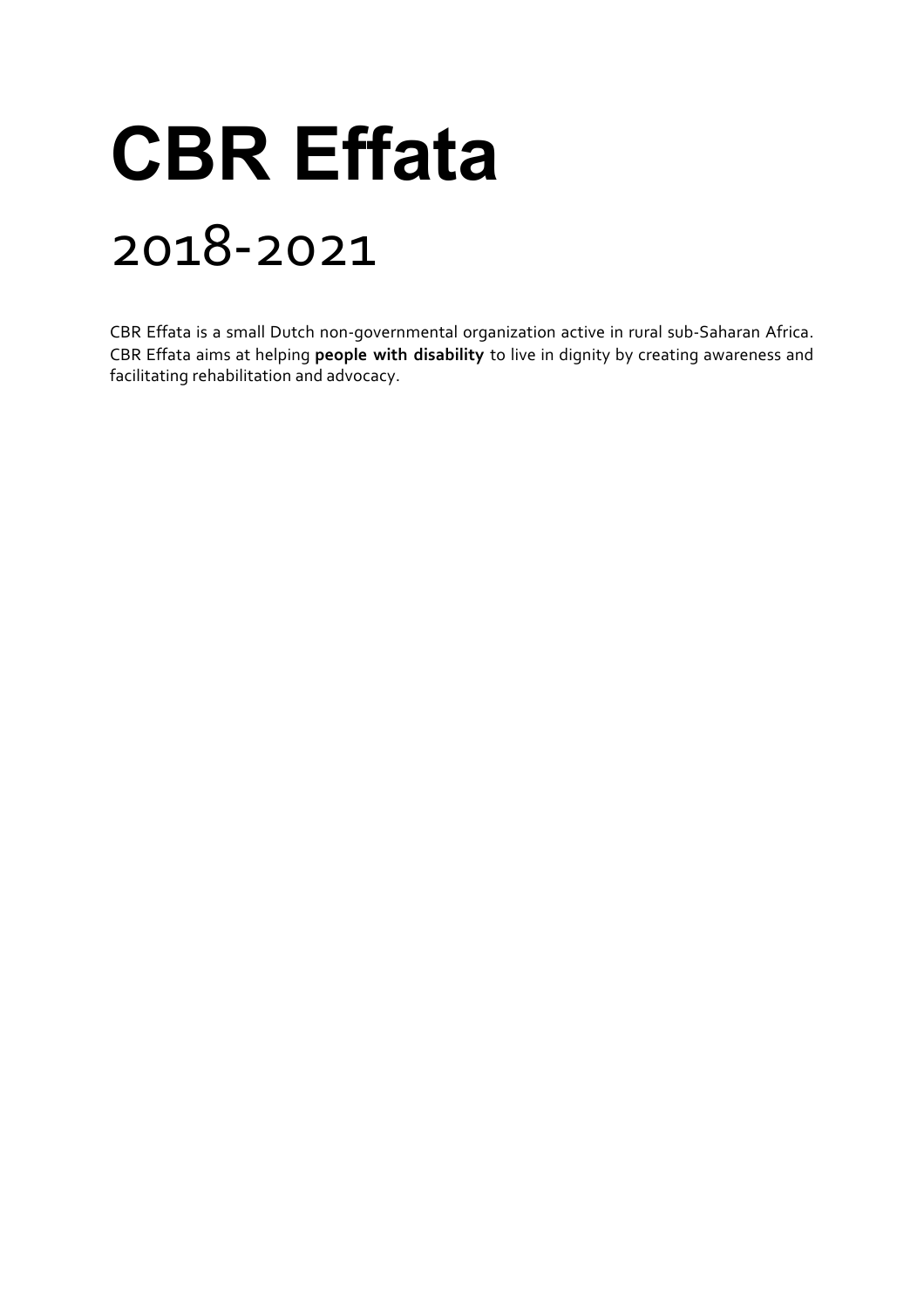### CBR Effata

#### **Background**

People living with a disability in rural sub-Saharan Africa have poorer health outcomes, lower educational successes, less economic participation and higher levels of poverty than people without disability. In sub-Saharan Africa an estimated 10-15% of the population is disabled.

Efforts towards reducing the burden of disability remains challenging due to social and political instability, poverty, stigmatization, poor health care system infrastructure, scarcity of trained medical personnel and a severe shortage of rehabilitation specialists.

Community-based programs improve access to treatment and increase awareness in resource-poor settings. The World Health Organization specifically advocates the use of community-based rehabilitation (CBR) services to equalize the social integration of people living with a disability. CBR is therefore the methodology used to help people with disabilities in our programs.

#### **Mission**

The mission of CBR Effata is to improve physical, mental, and social wellbeing of disabled people in sub-Saharan Africa. Specifically these goals are pursued by:

1) providing direct medical care to treat/cure physical disability or epilepsy if possible,

**2**) providing means of living with disability if cure cannot be attained,

**3**) creating awareness of disability in the whole society,

4) removing and preventing stigmatization of disability, and

5) achieving these goals by use of local resources.

Altogether, these goals are directed towards integration of disabled individuals in society, and their recognition and acceptance by the community.

#### **Method**

CBR Effata is a community-based rehabilitation (CBR) program, indicating that the local community forms the basis of all activities. Rehabilitation is implemented through the combined efforts of people with disabilities, their families and communities. Closely involved are relevant government and nongovernment health, education, vocational and social services, including the World Health Organization. In the working area of CBR Effata this is realized as follows:

*i*) immobilized people with disabilities are visited and if possible treated at home,

*ii*) family and community member are always included in the rehabilitation process,

*iii*) schools, churches and village meetings are attended for awareness activities, and

*iv*) educational and vocational training take place at village level, through a system of apprenticeship.

Finally, after successful development, program parts are transferred for local administration.

#### **Focus countries**

**CBR Effata is active in sub-Saharan Africa**, with focus on Nigeria and Guinea-Bissau. In Nigeria CBR Effata is located in Izzi Local Government Area, Ebonyi State, one of the poorest regions of the country. In Guinea-Bissau CBR Effata is located in the rural Oio region.

#### **Collaboration**

To enhance the effectiveness and sustainability, CBR Effata has established collaborations at national and international level. In Nigeria we have formal contacts with two general hospitals in Ebonyi State, Liliane foundation in Abuja and several local primary and secondary schools. Both in Nigeria and Guinea-Bissau we collaborate with the Ministry of Health, Education and Social Welfare, local churches and the World Health Organization and with UNICEF, for instance in the mass treatment program against river blindness.

Contacts and effective collaborations have been established with the Governor of Ebonyi State (Nigeria), Enablement (NL), Stephanos Development Foundation (Canada) and Plan and Handicap International (Guinea-Bissau).

CBR Effata contributes to the development of a smartphone application to improve community-based rehabilitation in resource-poor settings. The app is called RehApp (alpha version in Google Play Store) and the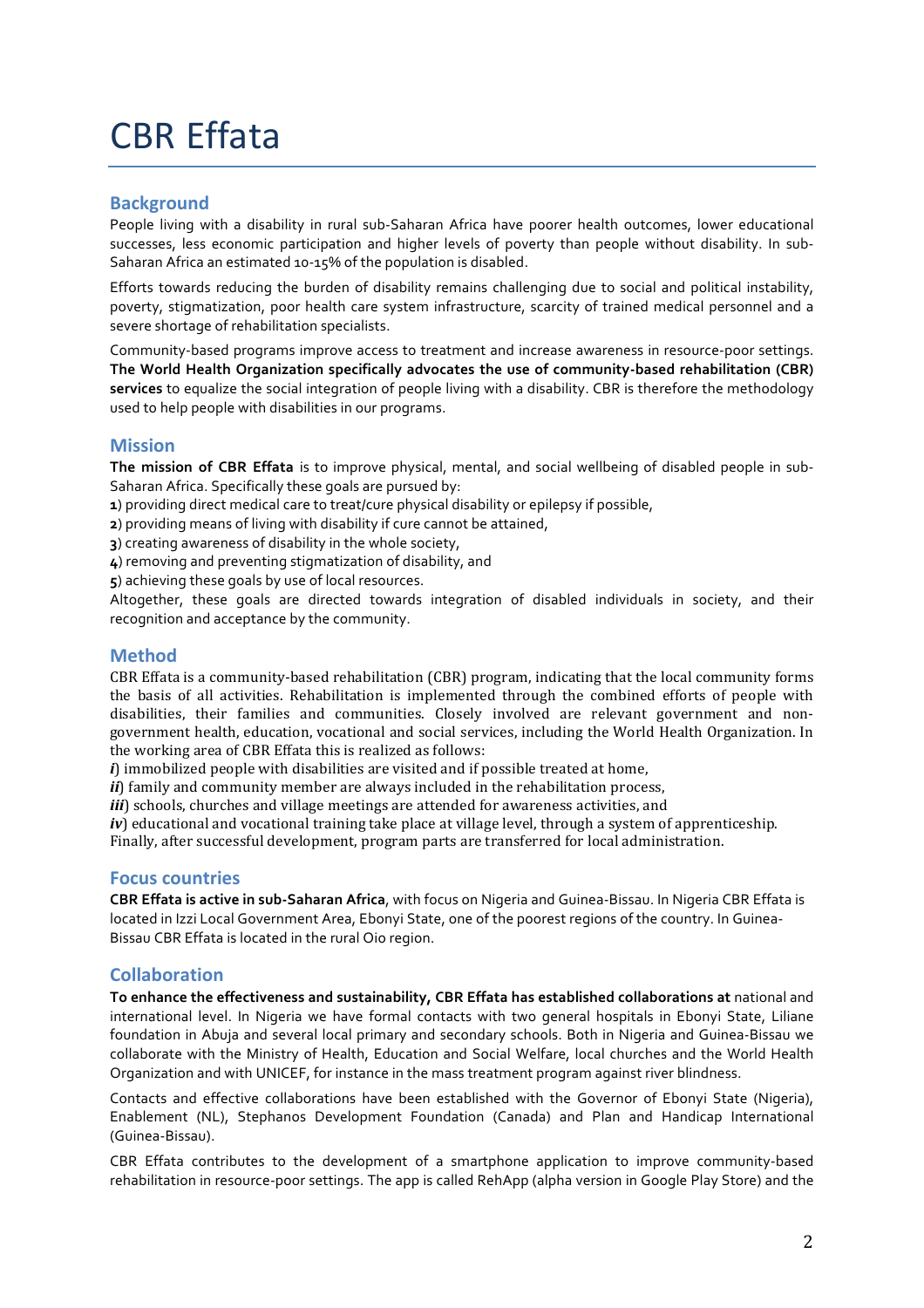main developer is our partner Enablement. CBR Effata is primary responsible for the chapter on active epilepsy and may also contribute to the pilot testing.

#### **Registration**

**CBR Effata was founded in 1996**. It has officially been registered with the Kamer of Koophandel, The Netherlands, and has been registered as a charitable organization (ANBI). Its official website is www.cbreffata.org. In Nigeria CBR Effata is registered at Federal as well as at State level as a Christian, nondenominational, non-governmental organization. In Guinea-Bissau CBR Effata was recently (2014) registered as a non-governmental organization, called Reabilitação da Base Comunitária (RBC) Effata. It is registered as a medical NGO at the Ministry of Health, Bissau in 2016.

#### **Financial position**

The total annual budget of CBR Effata spend in 2017 was €118,599. This budget is predominantly spend on the programs that fall under direct responsibility of the Dutch Board, and on sustenance of the project advisor. A minor part (<2.5%) of the budget is spend on activities of the Dutch Board. The main responsibility and administration of the other programs is with our similarly named Nigerian partner organization CBR Effata. The work of CBR Effata depends on financial support from official sponsors and private donations. The programs are mainly supported by Jars of Clay Foundation, Board of Special Needs (Gereformeerde Gemeenten, The Netherlands) and Stephanos Development Foundation (Canada). We receive private donations for all running programs.

#### **Monitoring and Evaluation**

The projects are monitored and evaluated by means of quarterly reports, annual narrative and financial reports, monthly team meetings, quarterly Board meetings and staff evaluation. A senior consultant (general practitioner, NL) supports the programs in Nigeria on a yearly basis for four weeks and provides dedicated training in reporting, professional donor contacts, transparency and long-term vision and strategy development.

### Management Structure

CBR Effata consists of several programs each with a local Board at national level, a Program Advisor (Mr. F. van der Maas), and an overarching Dutch Board. The local boards of individual programs are advised by the Program Advisor. The Dutch Board has been particularly involved in development of new programs. Equally important is working on a sustainable environment in the existing programs. As a quiding principle in our organization programs become independent from the Dutch board after successful development and evidence for independent operation of the program. The local board is in this case responsible for the program, but continues to receive training and support from the Program Advisor. This is further supported in Nigeria by a senior physician consultant (Mr. T. Dorresteijn) during his annual four weeks visits. As a result, CBR Effata consists of a number of programs under responsibility of the Dutch Board and the Project Advisor, and a number of independent programs that are advised by the Project Advisor.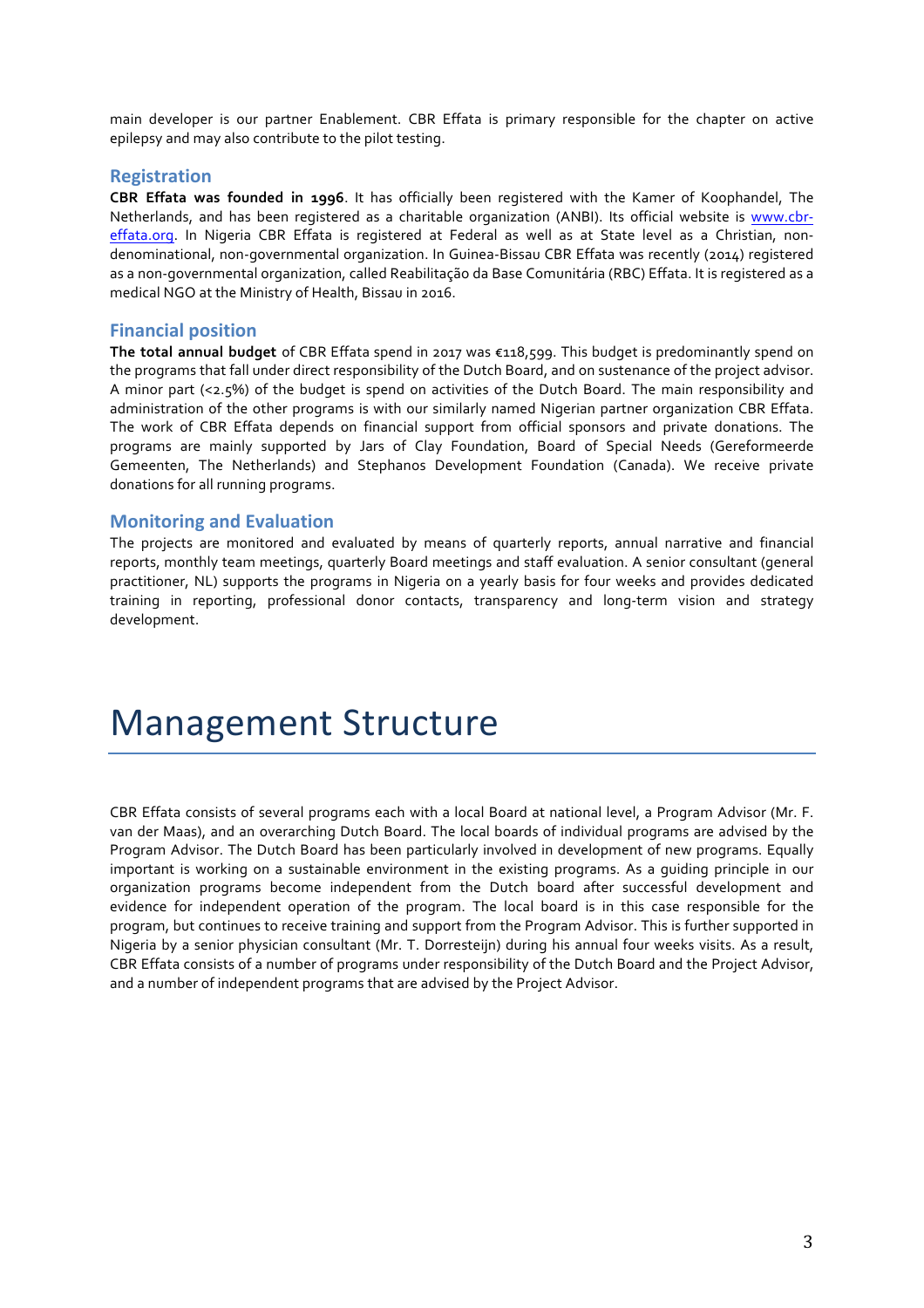### Nigeria

#### **Background Nigeria**

Izzi Local Government Area, part of Ebonyi State, has a population of approximately 250,000 inhabitants. Ebonyi is primarily an agricultural producing region. It is the most underdeveloped territory in southeastern Nigeria with relative little development assistance from international agencies, compared with neighboring states. The average life expectancy is 45 years. A Participatory Rural Appraisal report conducted some years ago states that the percentage of people with less than US \$1 a day in Ebonyi State is 70%. Most people with disabilities remain at home, untreated. HIV/Aids in Nigeria are additional problems to people living with disabilities. People with disabilities are in particular vulnerable to contract HIV/Aids due to low socioeconomic status and related dependency. Although there is a worldwide attention for the instability due to the activities of Boko Haram, the southern part of Nigeria is at relative peace. The recent outbreak of Lasa virus in the first half of 2018 has, apart from periods of mandatory school closure, not affected any of the programs.

#### **CBR Effata Programs in Nigeria**

Community Based Rehabilitation (CBR) Effata started in 1996 with an Eye Care Unit, an Orthopedic and Epilepsy Unit and a Vocational Training Unit, located in Omorodu Iseke. CBR Effata works closely together with CBM who sends an eye surgeon every five weeks. An orthopedic surgeon visits the project every three months for consultation and operation. In 1999 CBR Effata was expanded with a Special School for the Deaf (primary education), located at Onuenyim Iseke, and in 2002 with an AIDS Ministry located at Nwofe Agbaja. Currently these projects are administered by local boards, and advised by the Project Advisor.

In 2012, CBR Effata started a Primary School called *Bethel* in Nwofe Agbaja to generate income for the other programs and to provide inclusive education. To improve the accessibility of secondary education for disabled, CBR Effata launched *Berea*, a Secondary School with Inclusive Education, actively supported by the local government. Berea started its first semester in September 2014, with both disabled and non-disabled children taking part in the curriculum. Due to the recent initiation *Berea* is still under responsibility of the Dutch Board.

#### **Independent CBR Effata programs in Nigeria**

CBR Effata has a number of independent projects in Ebonyi State, Nigeria:

- Eve project in Omorodu Iseke
- Orthopedic project in Omorodu Iseke
- Vocational training in Omorodu Iseke
- Inclusive primary school Effata, in Onuenyim Iseke
- Inclusive primary school Bethel in Nwofe Agbaja
- Aids Ministry in Nwofe Agbaja
- Water project in Nwofe Agbaja

#### **The eve project**

The eye project combines outreach with monthly visits of an ophthalmologist for consultations and surgery. The local workers visit villages to treat people at the spot or refer them to the center of CBR Effata in Omorodu. Persons who are not eligible for surgery are offered a mobility and orientation training to promote independence. The average number of consultations is around 7,000 per year. The number of eye surgeries is between  $450$  and 500 per year.

#### **The orthopedic project**

For orthopedic consultations and procedures, CBR Effata is visited four times a year by an orthopedic surgeon. The local workers perform regular visits to six outreach centers in the Izzi area. The yearly number of consultations and surgical procedures are 1,400 and 100 respectively. Children with cerebral palsy receive specific support and many people are being helped with crutches and braces. If needed, wheelchairs and artificial legs are provided for free. The treatment of epilepsy is part of the orthopedic project. This is due to the frequent contractures and injuries as a result of fits and falls in fire. Per month an average of a hundred people are treated with medicines for epilepsy.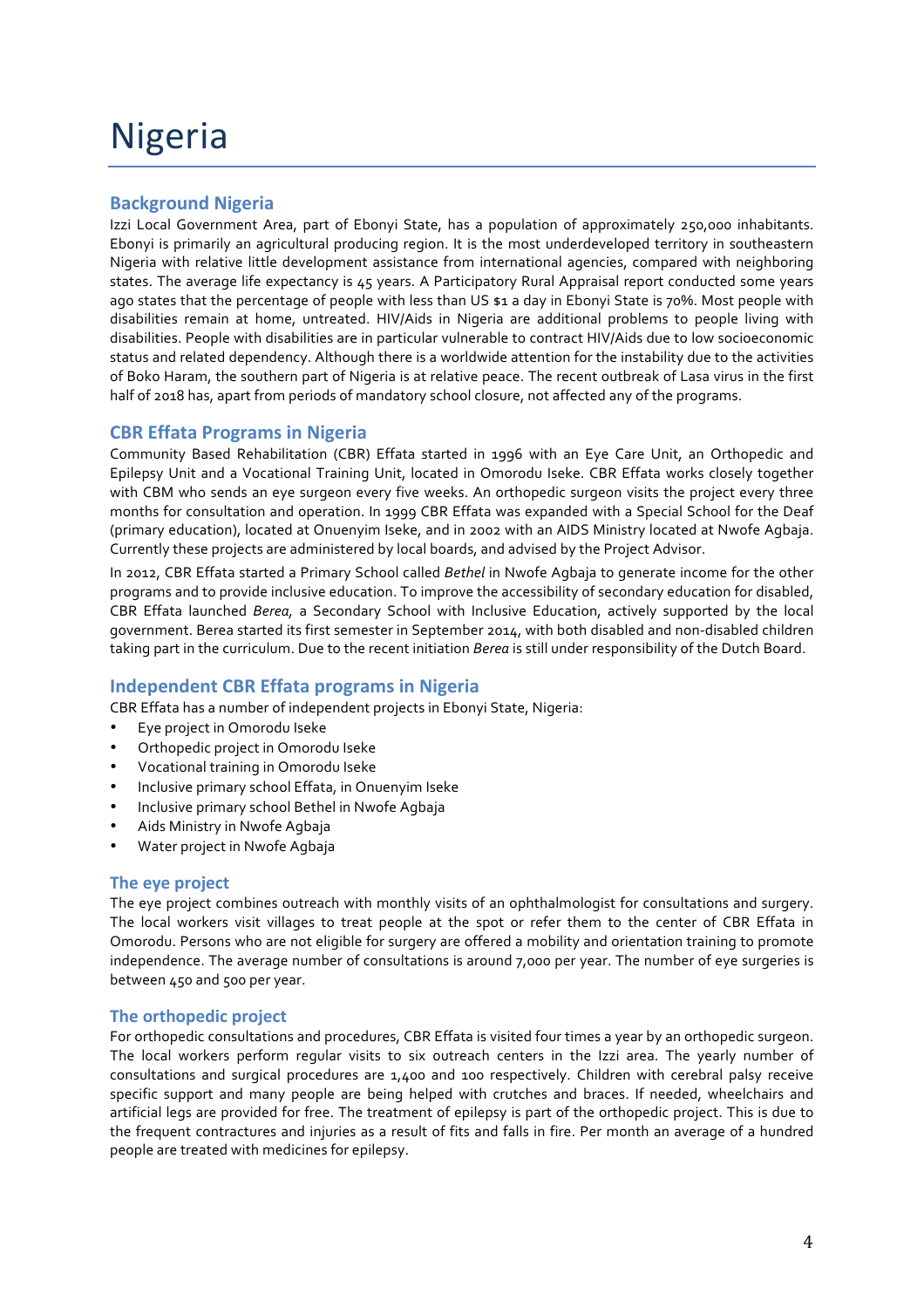#### **Vocational training**

People with disabilities who finish school or are too old to attend classes are able to follow professional training in their chosen profession. These are professions such as hairdressers and carpenters. Blind students are supported at the Blindschool in Iboko. Students with physical disabilities receive financial and mental support in order to follow the regular education.

#### **Inclusive primary school Effata**

From 1999, CBR Effata gives primary education to children with deafness or hearing impairment. The policy changed in 2015. Instead of "Special Education", "Inclusive Education" is now given, which means that children with and without disabilities receive lessons in the same class. The total number of children enrolled in this school is around 200 of which at least one third is deaf. Three teachers are also deaf.

#### **Inclusive primary school Bethel**

This school started in 2010 and has close to 500 pupils enrolled. A minority is physically disabled and thirty orphans from the AIDS program also attend classes.

#### **Aids Ministry**

The AIDS Ministry started in 2003. Today 600 HIV rapid tests are carried out annually. Close to fifty people receive help with antiretroviral drugs. There is an active Support Group for HIV-positive people. The Support Group gathers every month. Aids orphans are helped with education and livelihood. In terms of awareness and prevention an annual youth camp is organized with 250 participating teenagers of which half is disabled.

#### **Water project**

Many disabilities in Nigeria are the result of poor hygiene. We therefore consider it important to also work on preventive measures. One way to improve hygiene is by offering clean drinking water. Clean drinking water is a big problem in Izzi during the dry season. Due to the success of the construction of 5000-liter water tanks in Guinea-Bissau, we have introduced this concept in Izzi. It also offers employment opportunities for young people with disabilities who have completed the secondary school and want to settle independently. Currently twenty masons are trained of which eight are deaf.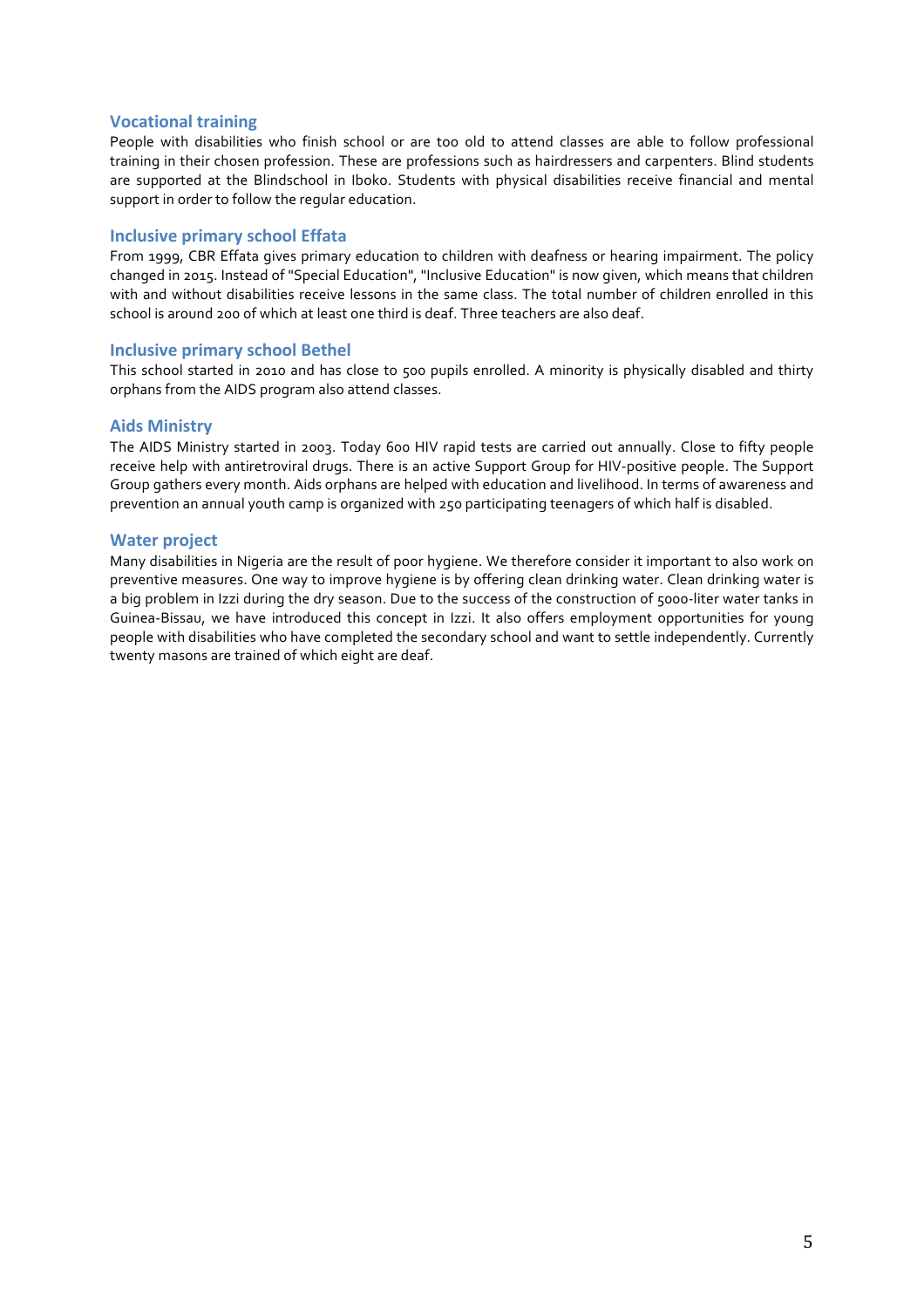### Guinea-Bissau

#### **Background Guinea-Bissau**

Guinea-Bissau, located in West Africa, is one of the poorest countries in the world and has one of the lowest scores on the human development index. Political instability further contributes to the continuing poverty. As a result the country lacks basic health care facilities and has a relative high burden of people living with disabilities. Although no statistics on disability are available for Guinea-Bissau, extrapolations from the neighboring country Senegal estimate that 10% of population suffers from disability. In 2010 we initiated a CBR program in the North of Guinea-Bissau. Initially the local community in Bissorão, Oio region was included. The work has recently extended to the more centrally located city Bula and Ingoré. The CBR Effata program in Guinea-Bissau is under responsibility of the Dutch Board and advised by the project advisor. An important aspect of the work in Guinea-Bissau is provide sufficient Portuguese sign language teaching material and Bible stories in Portuguese sign language. This is mainly done with small video's compatible with old mobile phones.



Figure. Map of North Guinea-Bissau. CBR Effata's work locations in 2018 are Bula, Bissorã and Ingoré. The program was initiated in Bissorã, but the location of Bula is much more central. The office will therefore be relocated to Bula. The travel distance from the centrally-located Bula to the capital Bissau (insert A) is thirty minutes - ideal for patient referral. Bissorã (insert B) and Ingoré (insert C) are forty minutes travelling by car (Max. one hour by motor cycle). The new location that will be included in the program is the village Canchungo in the West, marked with a red arrow.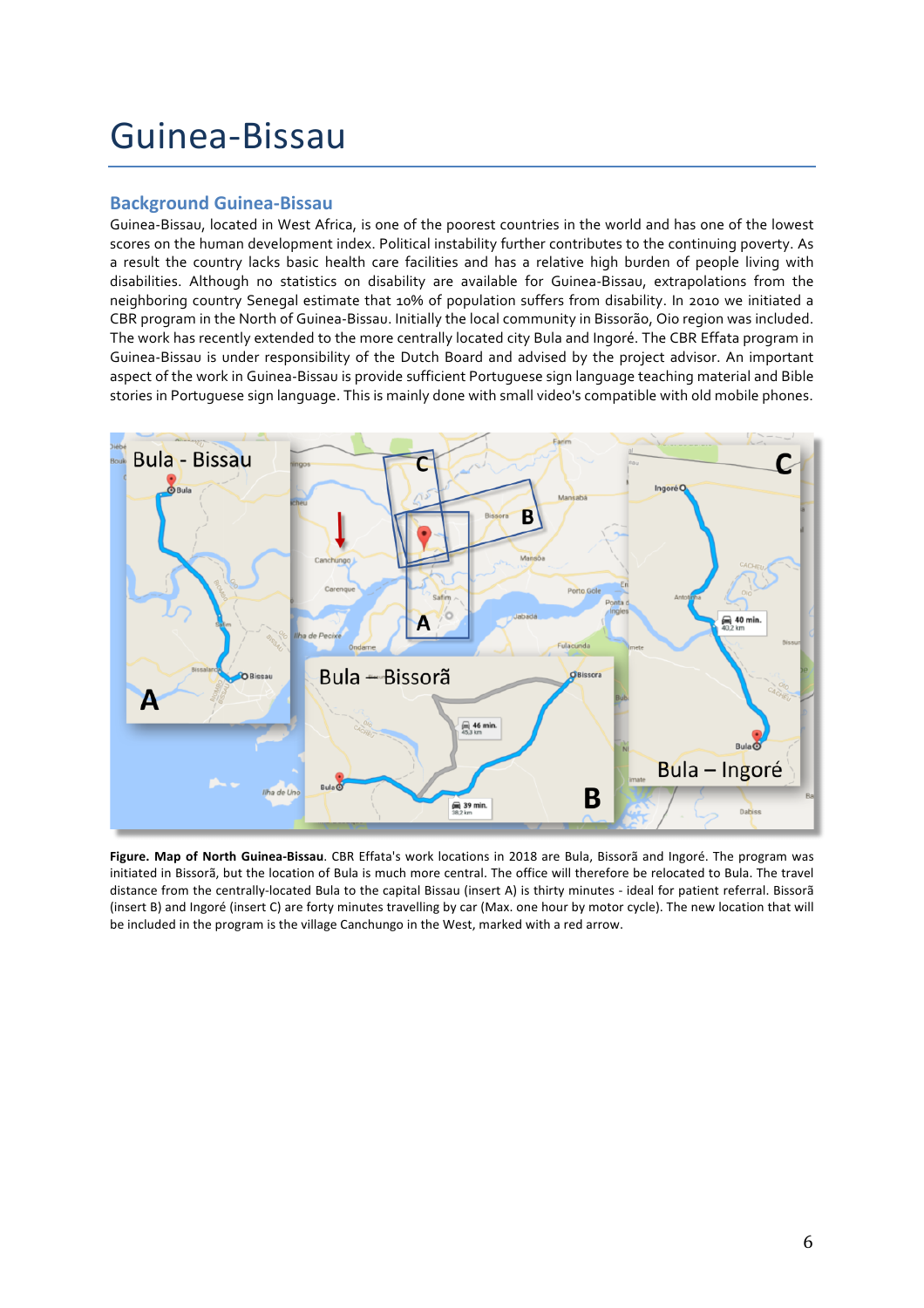## Aims and location 2018-2021

| <b>General aims</b>                                                            | <b>Relevant for</b>       |
|--------------------------------------------------------------------------------|---------------------------|
| To continue provision of community based                                       |                           |
| rehabilitation for children and adults with                                    | Nigeria and Guinea-Bissau |
| visual, physical, mental and hearing                                           |                           |
| impairments.                                                                   |                           |
| To further improve educational opportunities                                   | Nigeria and Guinea-Bissau |
| for blind, hearing impaired, mental and<br>physical disabled children.         |                           |
|                                                                                |                           |
| To increase economic independence<br>(livelihood) of people with disabilities. | Nigeria and Guinea-Bissau |
| To create further awareness among the                                          | Nigeria and Guinea-Bissau |
| general population about prevention,                                           |                           |
| treatment and rehabilitation of persons                                        |                           |
| with disabilities.                                                             |                           |
| To effectively support orphans and vulnerable                                  | Nigeria                   |
| children affected by Hiv/aids.                                                 |                           |
| To reach economic independence by own                                          | Nigeria and Guinea-Bissau |
| Income Generation and provide inclusive                                        |                           |
| education.                                                                     |                           |
| To incorporate spiritual support in the                                        | Nigeria and Guinea-Bissau |
| programs.<br>Guarantee sufficient quality in all projects.                     | Nigeria and Guinea-Bissau |
|                                                                                |                           |
| <b>Specific aims</b>                                                           |                           |
| Contribute to development of community-                                        | Nigeria and Guinea-Bissau |
| based rehabilitation smartphone                                                |                           |
| application RehApp (with Enablement)                                           |                           |
| To obtain permanent residence permit for                                       | Nigeria                   |
| project advisor.                                                               |                           |
| Construct 100 water tanks in Izzi.                                             | Nigeria                   |
| Equip school library of Berea secondary                                        | Nigeria                   |
| school with sufficient books for all six                                       |                           |
| classes.<br>Organize annual youth camps for school                             | Nigeria                   |
| pupils to address livelihood skills,                                           |                           |
| reproductive health and Hiv/aids                                               |                           |
| knowledge.                                                                     |                           |
| Expand outreach program to Canchungo,                                          | Guinea-Bissau             |
| West of Bula.                                                                  |                           |
| Improve Portuguese sign language teaching                                      | Guinea-Bissau             |
| material and acquire video's with Bible                                        |                           |
| stories.                                                                       |                           |
| Establish small, central office in Bula.                                       | Guinea-Bissau             |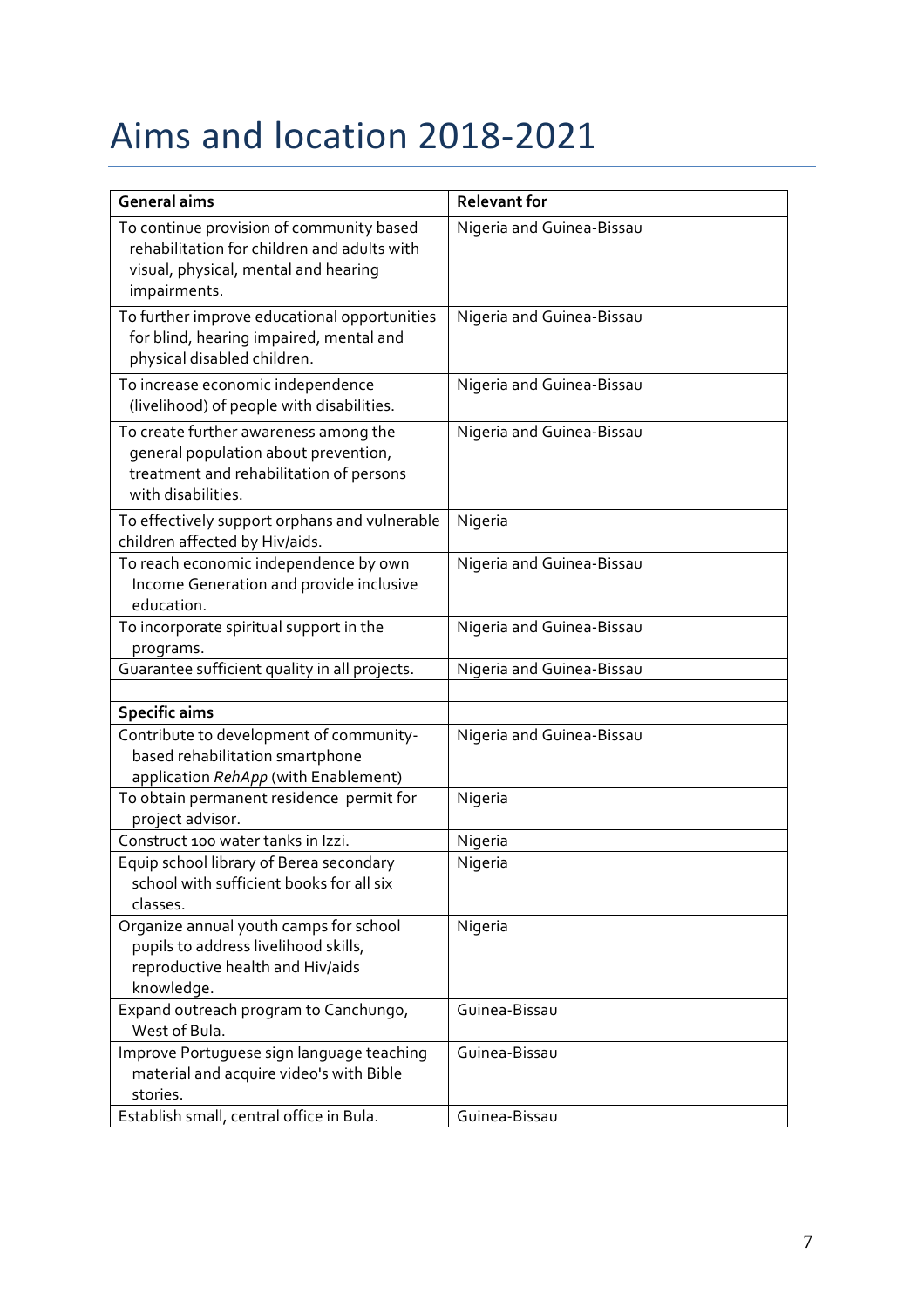### **Photos from the Nigeria programs in 2017**



**Inclusive secondary school Berea, in Nwofe Agadja**. Two pictures from *class o. Class o* is a special class for new students not familiar with the American Sign Language (ASL). The crash course ASL helps to get the baseline communication skills to a sufficient level before the students enter the regular inclusive education program.



Eye project, in Omorodu Iseke. Most people with eye problems are helped with surgery and rehabilitation. Those with permanent damage may select an artificial eye (lef). The program is coordinated by Job Nwiboko who lives on the compound where the eye program is located (right).



**Orthopedic project, in Omorodu Iseke**. The number of people applicable for surgery in the Izzi villages is not decreasing. An important procedure to help children with the birth defect clubfoot is the Ponseti method (left). A method to correct the clubfoot without invasive surgery. Rehabilitation material is produced locally as much as possible (right).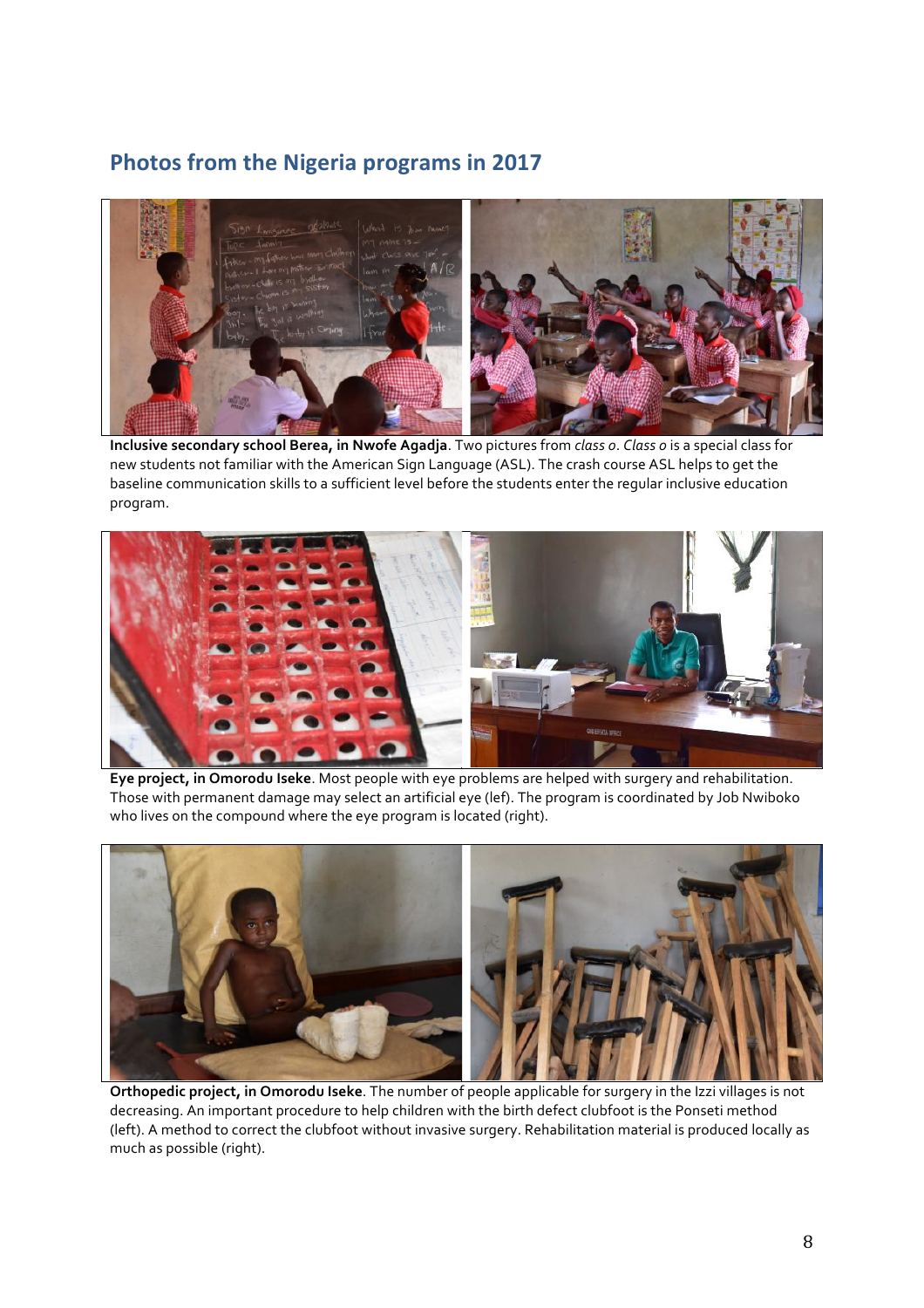

**Vocational training, in Omorodu Iseke**. Vocational training helps people with disabilities to become independent. Many find a job, with support from a microcredit, in the local market. For instance in producing and repairing clothing's (left: deaf girl, also enrolled in Berea education) or as a barber (right: deaf boy, also enrolled in Berea education).



**Inclusive primary school Bethel, in Nwofe Agbaja**. Bethel is a fully functional inclusive school for all disabilities except hearing impairments. Children are enrolled in nursery (left) until class 6 (right; during morning prayer).



**Inclusive primary school Effata, in Onuenyim Iseke**. The inclusive primary school Effata is specialized in providing education for children with hearing impairments. The program contains formal elements (left) as well as more informal elements such as games to fully integrate children with and without disabilities (right).